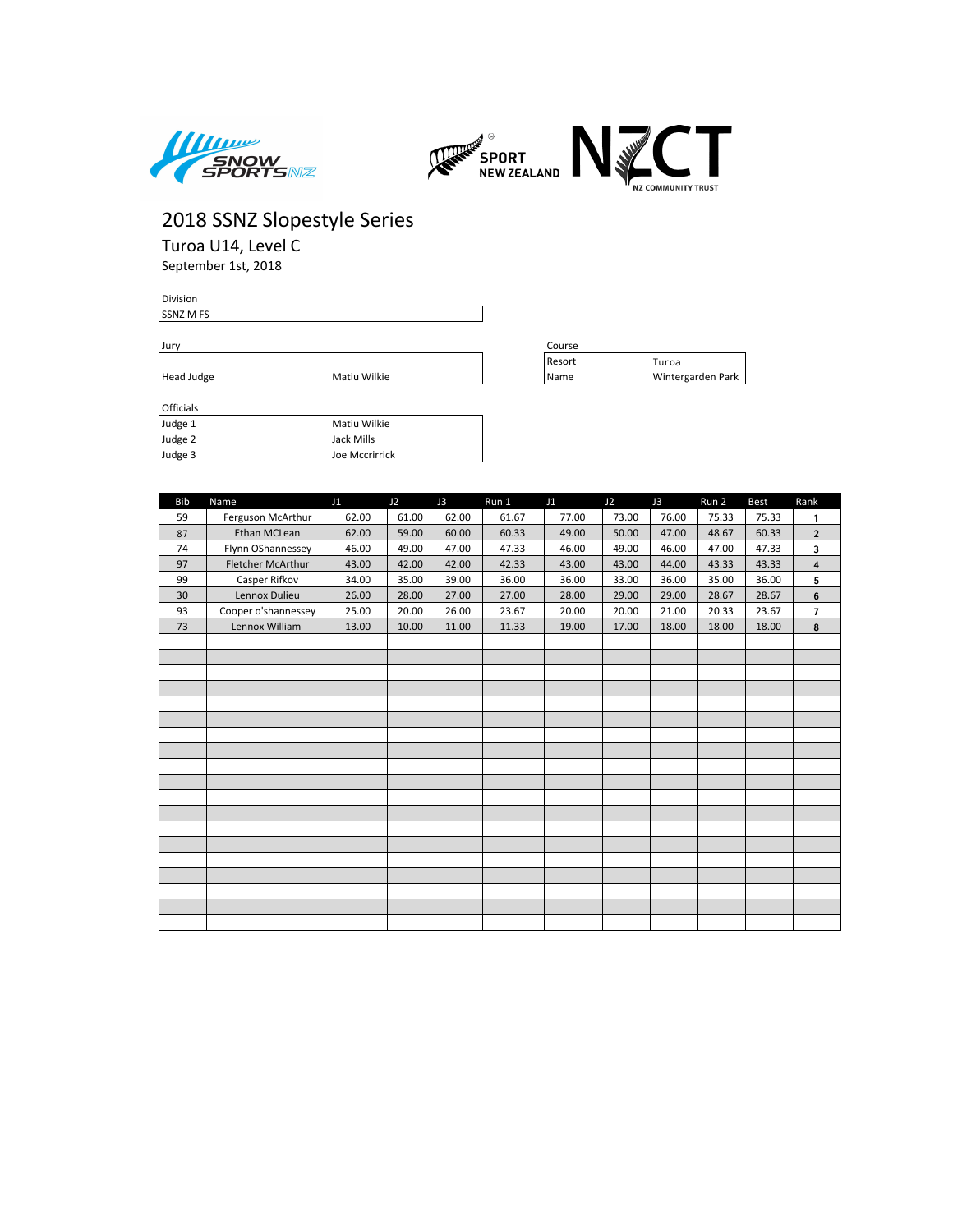



Turoa U14, Level C September 1st, 2018

Division SSNZ F FS

Jury Course

| $11200 \text{ J}0050$ | <b>IVIGUU VVIINU</b> |
|-----------------------|----------------------|
|                       |                      |
|                       |                      |
|                       |                      |
| <b>Officials</b>      |                      |

| Judge 1 | Matiu Wilkie   |
|---------|----------------|
| Judge 2 | Jack Mills     |
| Judge 3 | Joe Mccrirrick |

| Jurv       |              | .ourse |                   |
|------------|--------------|--------|-------------------|
|            |              | Resort | Turoa             |
| Head Judge | Matiu Wilkie | Name   | Wintergarden Park |

| <b>Bib</b> | Name               | J1    | J2    | J3    | Run 1 | J1    | J2    | J3    | Run 2 | Best  | Rank           |
|------------|--------------------|-------|-------|-------|-------|-------|-------|-------|-------|-------|----------------|
| 56         | Michaela Bridgens  | 22.00 | 21.00 | 23.00 | 22.00 | 27.00 | 21.00 | 23.00 | 23.67 | 23.67 | 1              |
| 69         | Lucy Mirfin-Newman | 20.00 | 20.00 | 20.00 | 20.00 | 19.00 | 15.00 | 21.00 | 18.33 | 20.00 | $\overline{2}$ |
|            |                    |       |       |       |       |       |       |       |       |       |                |
|            |                    |       |       |       |       |       |       |       |       |       |                |
|            |                    |       |       |       |       |       |       |       |       |       |                |
|            |                    |       |       |       |       |       |       |       |       |       |                |
|            |                    |       |       |       |       |       |       |       |       |       |                |
|            |                    |       |       |       |       |       |       |       |       |       |                |
|            |                    |       |       |       |       |       |       |       |       |       |                |
|            |                    |       |       |       |       |       |       |       |       |       |                |
|            |                    |       |       |       |       |       |       |       |       |       |                |
|            |                    |       |       |       |       |       |       |       |       |       |                |
|            |                    |       |       |       |       |       |       |       |       |       |                |
|            |                    |       |       |       |       |       |       |       |       |       |                |
|            |                    |       |       |       |       |       |       |       |       |       |                |
|            |                    |       |       |       |       |       |       |       |       |       |                |
|            |                    |       |       |       |       |       |       |       |       |       |                |
|            |                    |       |       |       |       |       |       |       |       |       |                |
|            |                    |       |       |       |       |       |       |       |       |       |                |
|            |                    |       |       |       |       |       |       |       |       |       |                |
|            |                    |       |       |       |       |       |       |       |       |       |                |
|            |                    |       |       |       |       |       |       |       |       |       |                |
|            |                    |       |       |       |       |       |       |       |       |       |                |
|            |                    |       |       |       |       |       |       |       |       |       |                |
|            |                    |       |       |       |       |       |       |       |       |       |                |
|            |                    |       |       |       |       |       |       |       |       |       |                |
|            |                    |       |       |       |       |       |       |       |       |       |                |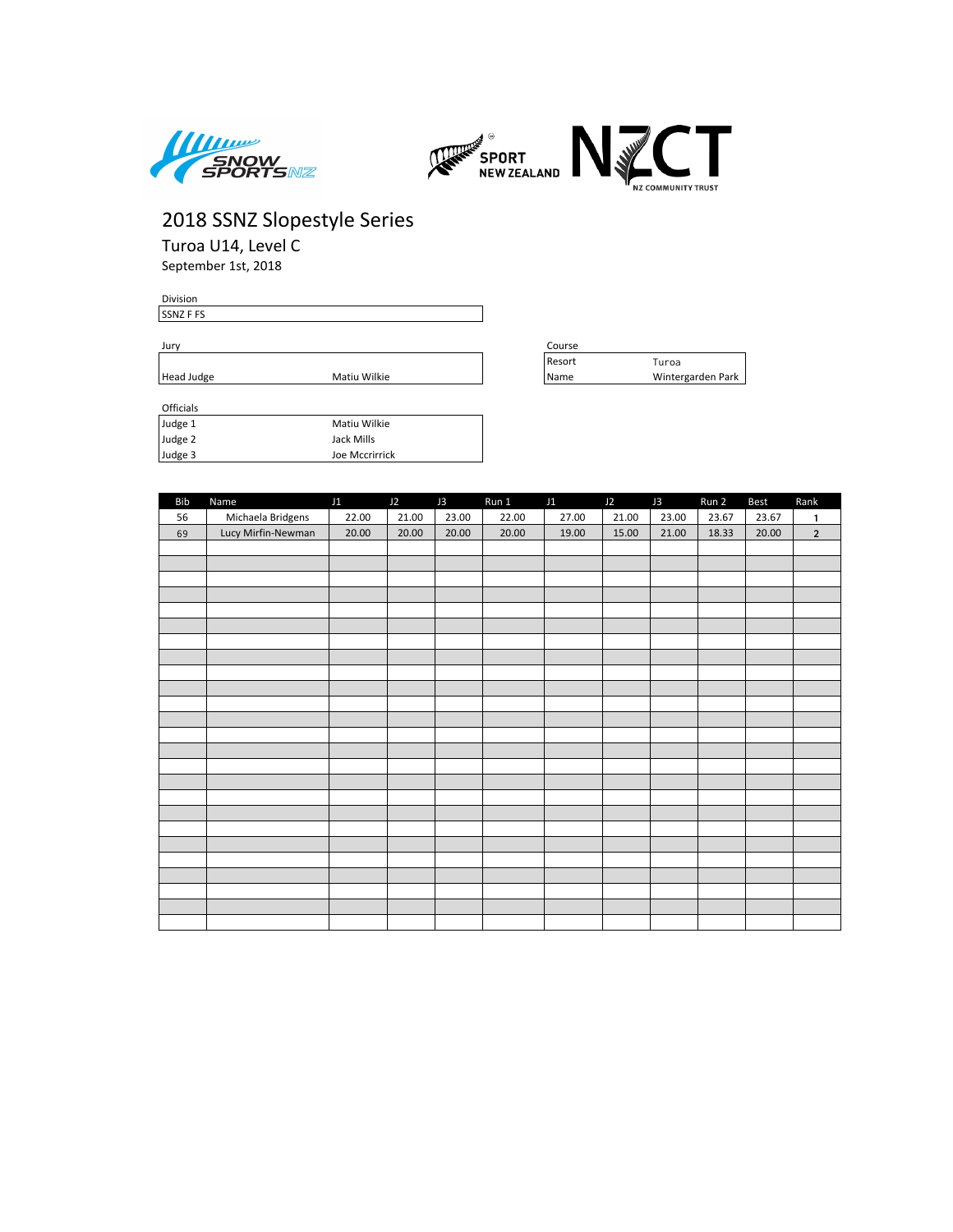



Turoa U14, Level C September 1st, 2018

Division SSNZ M SB

Jury Course

 $H$ ead Judge

| Matiu Wilkie |
|--------------|

| course |                   |
|--------|-------------------|
| Resort | Turoa             |
| Name   | Wintergarden Park |

| -------- |                |
|----------|----------------|
| Judge 1  | Matiu Wilkie   |
| Judge 2  | Jack Mills     |
| Judge 3  | Joe Mccrirrick |

| <b>Bib</b> | Name                   | J1    | J2    | J3    | Run 1 | J1    | J2    | J3    | Run 2 | <b>Best</b> | Rank           |
|------------|------------------------|-------|-------|-------|-------|-------|-------|-------|-------|-------------|----------------|
| 45         | Joshua Li              | 52.00 | 55.00 | 51.00 | 52.67 | 23.00 | 27.00 | 26.00 | 25.33 | 52.67       | $\mathbf{1}$   |
| 79         | <b>Toby Simpson</b>    | 47.00 | 49.00 | 50.00 | 48.67 | 22.00 | 20.00 | 21.00 | 21.00 | 48.67       | $\overline{2}$ |
| 77         | <b>Hunter Williams</b> | 25.00 | 26.00 | 21.00 | 24.00 | 46.00 | 43.00 | 49.00 | 46.00 | 46.00       | 3              |
| 47         | Liam Rowe              | 21.00 | 21.00 | 21.00 | 21.00 | 29.00 | 27.00 | 31.00 | 29.00 | 29.00       | 4              |
| 14         | Scott Mcdonald         | 30.00 | 30.00 | 26.00 | 28.67 | 30.00 | 27.00 | 30.00 | 29.00 | 29.00       | 4              |
| 23         | Kade van der Hulst     | 26.00 | 22.00 | 23.00 | 23.67 | 16.00 | 14.00 | 16.00 | 15.33 | 23.67       | 6              |
| 28         | Tamana Harto           | 21.00 | 25.00 | 24.00 | 23.33 | 24.00 | 22.00 | 25.00 | 23.67 | 23.67       | 6              |
| 96         | Jordy van der Hulst    | 23.00 | 21.00 | 25.00 | 23.00 | 14.00 | 13.00 | 13.00 | 13.33 | 23.00       | 8              |
| 66         | Jake Flannagan         | 22.00 | 23.00 | 22.00 | 22.33 | 21.00 | 20.00 | 21.00 | 20.67 | 22.33       | 9              |
|            |                        |       |       |       |       |       |       |       |       |             |                |
|            |                        |       |       |       |       |       |       |       |       |             |                |
|            |                        |       |       |       |       |       |       |       |       |             |                |
|            |                        |       |       |       |       |       |       |       |       |             |                |
|            |                        |       |       |       |       |       |       |       |       |             |                |
|            |                        |       |       |       |       |       |       |       |       |             |                |
|            |                        |       |       |       |       |       |       |       |       |             |                |
|            |                        |       |       |       |       |       |       |       |       |             |                |
|            |                        |       |       |       |       |       |       |       |       |             |                |
|            |                        |       |       |       |       |       |       |       |       |             |                |
|            |                        |       |       |       |       |       |       |       |       |             |                |
|            |                        |       |       |       |       |       |       |       |       |             |                |
|            |                        |       |       |       |       |       |       |       |       |             |                |
|            |                        |       |       |       |       |       |       |       |       |             |                |
|            |                        |       |       |       |       |       |       |       |       |             |                |
|            |                        |       |       |       |       |       |       |       |       |             |                |
|            |                        |       |       |       |       |       |       |       |       |             |                |
|            |                        |       |       |       |       |       |       |       |       |             |                |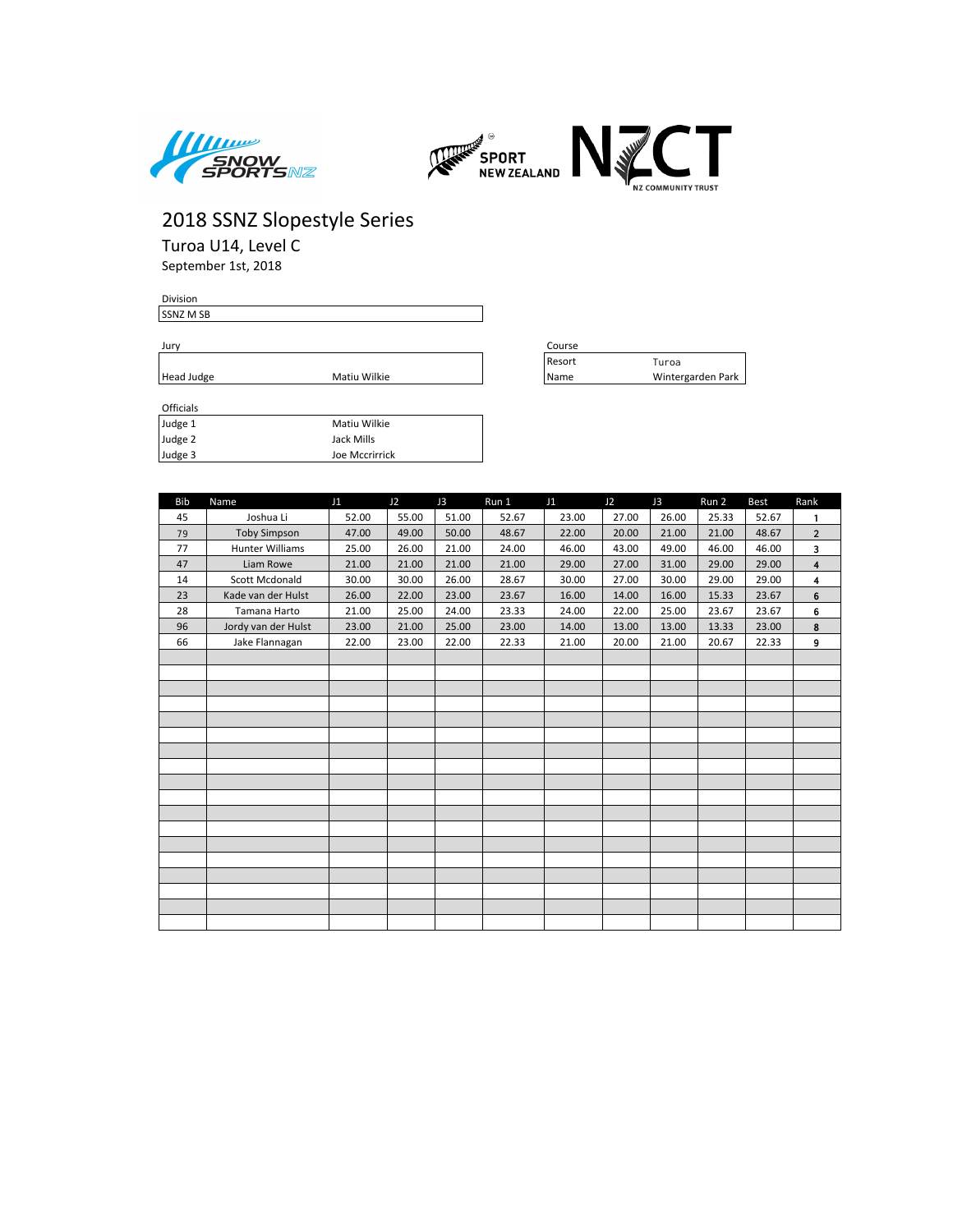



Turoa U14, Level C September 1st, 2018

Division SSNZ F SB

Judge 3 Joe Mccrirrick

Jury Course

Head Judge **Mational Mation** Matiu Wilkie

| Officials |              |
|-----------|--------------|
| Judge 1   | Matiu Wilkie |
| Judge 2   | Jack Mills   |

| Course |                   |
|--------|-------------------|
| Resort | Turoa             |
| Name   | Wintergarden Park |

| Bib | Name       | J1 J2 J3 |       |       | Run 1 11 |       | $J2$ $J3$ |       | Run 2 | <b>Best</b> | Rank         |
|-----|------------|----------|-------|-------|----------|-------|-----------|-------|-------|-------------|--------------|
| 94  | Isla Brown | 16.00    | 14.00 | 13.00 | 14.33    | 15.00 | 14.00     | 15.00 | 14.67 | 14.67       | $\mathbf{1}$ |
|     |            |          |       |       |          |       |           |       |       |             |              |
|     |            |          |       |       |          |       |           |       |       |             |              |
|     |            |          |       |       |          |       |           |       |       |             |              |
|     |            |          |       |       |          |       |           |       |       |             |              |
|     |            |          |       |       |          |       |           |       |       |             |              |
|     |            |          |       |       |          |       |           |       |       |             |              |
|     |            |          |       |       |          |       |           |       |       |             |              |
|     |            |          |       |       |          |       |           |       |       |             |              |
|     |            |          |       |       |          |       |           |       |       |             |              |
|     |            |          |       |       |          |       |           |       |       |             |              |
|     |            |          |       |       |          |       |           |       |       |             |              |
|     |            |          |       |       |          |       |           |       |       |             |              |
|     |            |          |       |       |          |       |           |       |       |             |              |
|     |            |          |       |       |          |       |           |       |       |             |              |
|     |            |          |       |       |          |       |           |       |       |             |              |
|     |            |          |       |       |          |       |           |       |       |             |              |
|     |            |          |       |       |          |       |           |       |       |             |              |
|     |            |          |       |       |          |       |           |       |       |             |              |
|     |            |          |       |       |          |       |           |       |       |             |              |
|     |            |          |       |       |          |       |           |       |       |             |              |
|     |            |          |       |       |          |       |           |       |       |             |              |
|     |            |          |       |       |          |       |           |       |       |             |              |
|     |            |          |       |       |          |       |           |       |       |             |              |
|     |            |          |       |       |          |       |           |       |       |             |              |
|     |            |          |       |       |          |       |           |       |       |             |              |
|     |            |          |       |       |          |       |           |       |       |             |              |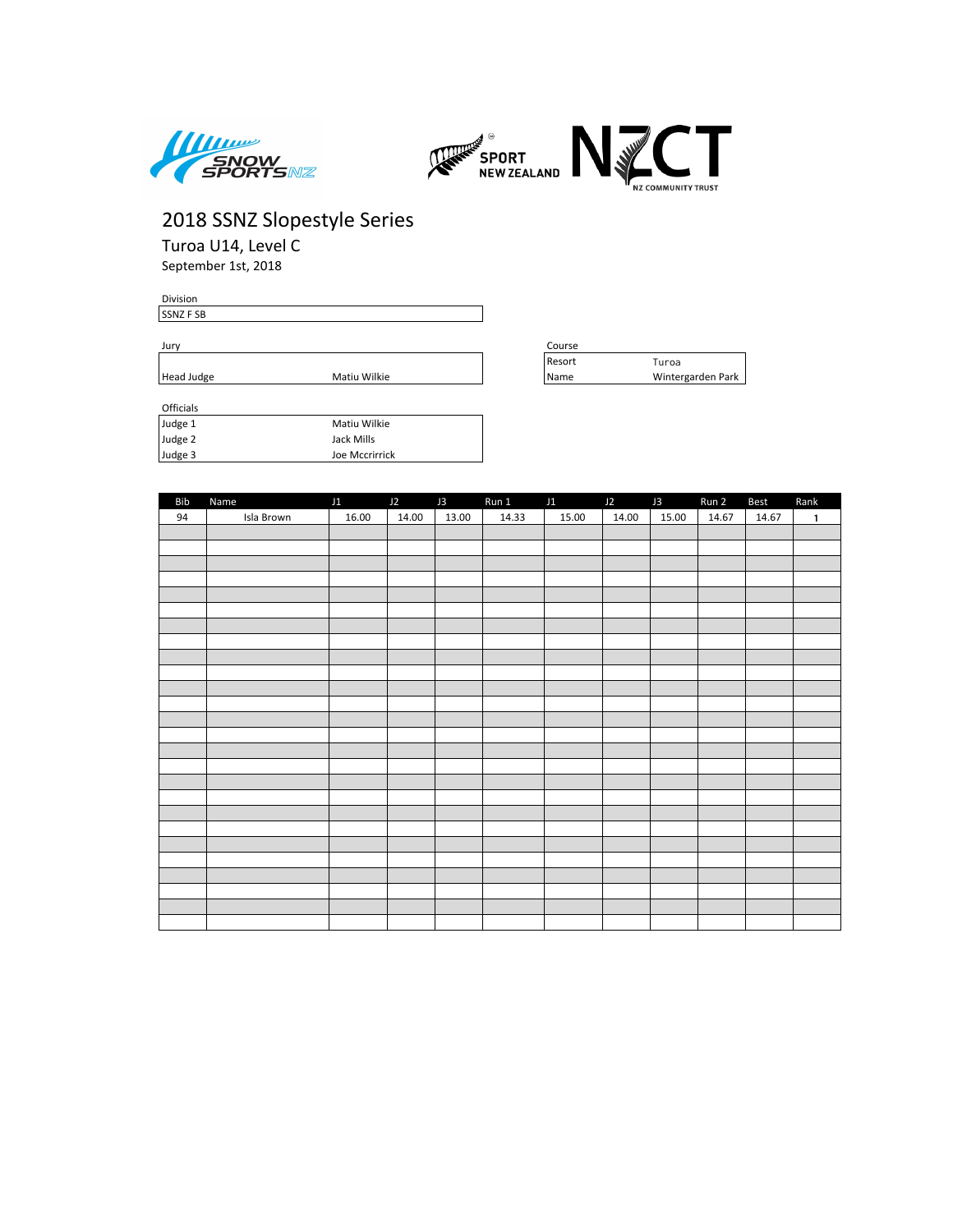



Turoa U14, Level C

September 1st, 2018

#### Division U14 M FS

| Jurv               |              | Course |                   |  |  |
|--------------------|--------------|--------|-------------------|--|--|
| Technical Delegate | Eddy James   | Resort | Turoa             |  |  |
| Head Judge         | Matiu Wilkie | Name   | Wintergarden Park |  |  |

| Course |                   |
|--------|-------------------|
| Resort | Turoa             |
| Name   | Wintergarden Park |

| <b>UILLUID</b> |                |
|----------------|----------------|
| Judge 1        | Matiu Wilkie   |
| Judge 2        | Jack Mills     |
| Judge 3        | Joe Mccrirrick |

| <b>Bib</b> | Name              | J1    | J2    | J3    | Run 1 | J1    | J2    | J3    | Run 2 | <b>Best</b> | Rank                    |
|------------|-------------------|-------|-------|-------|-------|-------|-------|-------|-------|-------------|-------------------------|
| 59         | Ferguson McArthur | 62.00 | 61.00 | 62.00 | 61.67 | 77.00 | 73.00 | 76.00 | 75.33 | 75.33       | 1                       |
| 87         | Ethan MCLean      | 62.00 | 59.00 | 60.00 | 60.33 | 49.00 | 50.00 | 47.00 | 48.67 | 60.33       | $\overline{2}$          |
| 74         | Flynn OShannessey | 46.00 | 49.00 | 47.00 | 47.33 | 46.00 | 49.00 | 46.00 | 47.00 | 47.33       | 3                       |
| 97         | Fletcher McArthur | 43.00 | 42.00 | 42.00 | 42.33 | 43.00 | 43.00 | 44.00 | 43.33 | 43.33       | $\overline{\mathbf{4}}$ |
| 99         | Casper Rifkov     | 34.00 | 35.00 | 39.00 | 36.00 | 36.00 | 33.00 | 36.00 | 35.00 | 36.00       | 5                       |
| 30         | Lennox Dulieu     | 26.00 | 28.00 | 27.00 | 27.00 | 28.00 | 29.00 | 29.00 | 28.67 | 28.67       | $\bf 6$                 |
|            |                   |       |       |       |       |       |       |       |       |             |                         |
|            |                   |       |       |       |       |       |       |       |       |             |                         |
|            |                   |       |       |       |       |       |       |       |       |             |                         |
|            |                   |       |       |       |       |       |       |       |       |             |                         |
|            |                   |       |       |       |       |       |       |       |       |             |                         |
|            |                   |       |       |       |       |       |       |       |       |             |                         |
|            |                   |       |       |       |       |       |       |       |       |             |                         |
|            |                   |       |       |       |       |       |       |       |       |             |                         |
|            |                   |       |       |       |       |       |       |       |       |             |                         |
|            |                   |       |       |       |       |       |       |       |       |             |                         |
|            |                   |       |       |       |       |       |       |       |       |             |                         |
|            |                   |       |       |       |       |       |       |       |       |             |                         |
|            |                   |       |       |       |       |       |       |       |       |             |                         |
|            |                   |       |       |       |       |       |       |       |       |             |                         |
|            |                   |       |       |       |       |       |       |       |       |             |                         |
|            |                   |       |       |       |       |       |       |       |       |             |                         |
|            |                   |       |       |       |       |       |       |       |       |             |                         |
|            |                   |       |       |       |       |       |       |       |       |             |                         |
|            |                   |       |       |       |       |       |       |       |       |             |                         |
|            |                   |       |       |       |       |       |       |       |       |             |                         |
|            |                   |       |       |       |       |       |       |       |       |             |                         |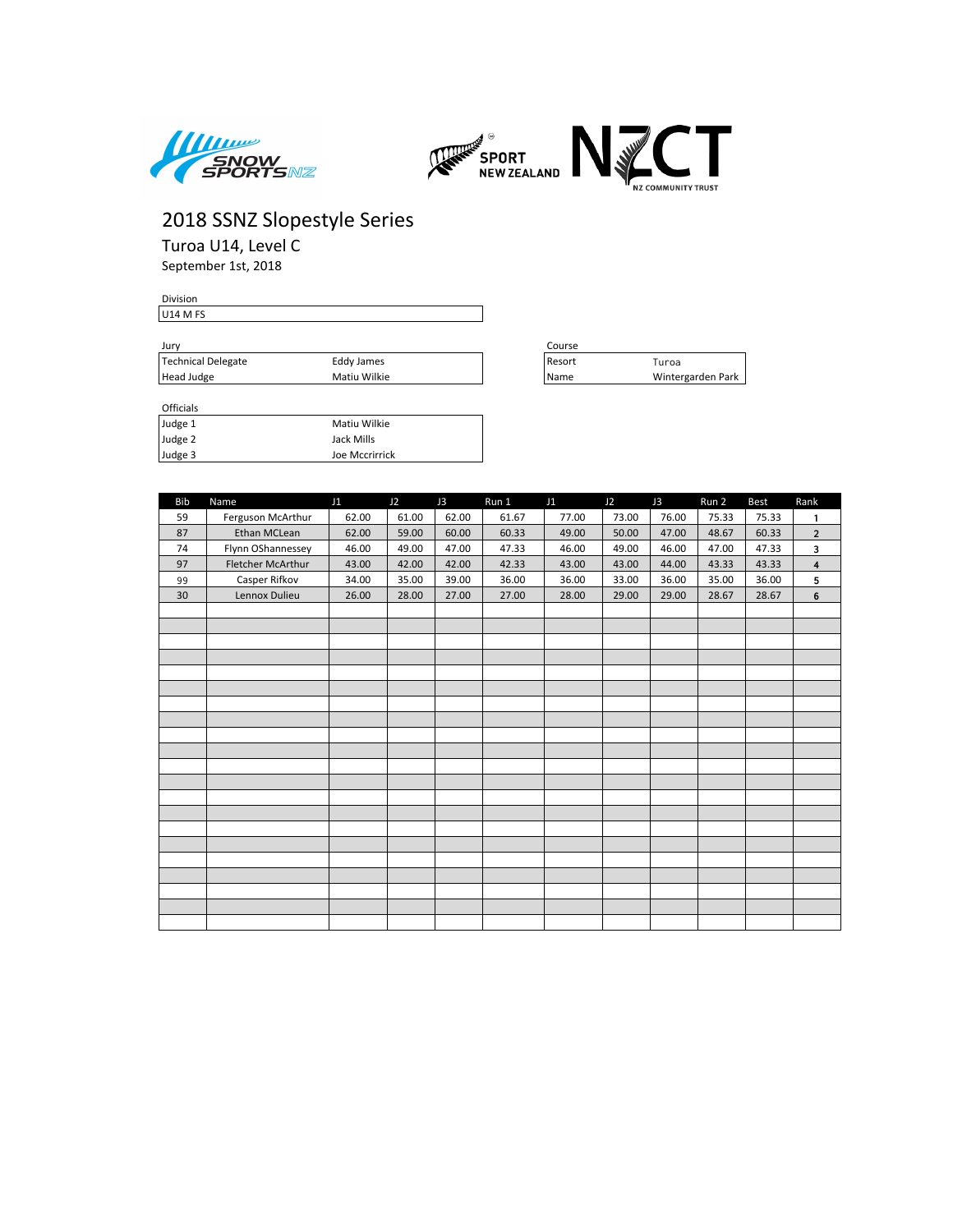



Turoa U14, Level C September 1st, 2018

| Division        |  |  |  |  |
|-----------------|--|--|--|--|
| F <sub>FS</sub> |  |  |  |  |
|                 |  |  |  |  |
|                 |  |  |  |  |

| Jurv               |              | Course |                   |  |  |
|--------------------|--------------|--------|-------------------|--|--|
| Technical Delegate | Eddy James   | Resort | Turoa             |  |  |
| Head Judge         | Matiu Wilkie | Name   | Wintergarden Park |  |  |

| -------- |                |
|----------|----------------|
| Judge 1  | Matiu Wilkie   |
| Judge 2  | Jack Mills     |
| Judge 3  | Joe Mccrirrick |

| Course |                   |
|--------|-------------------|
| Resort | Turoa             |
| Name   | Wintergarden Park |

| <b>Bib</b> | Name               | J1    | $J2$ $J3$ |       | Run 1 | J1    | J2    | J3    | Run 2 | <b>Best</b> | Rank         |
|------------|--------------------|-------|-----------|-------|-------|-------|-------|-------|-------|-------------|--------------|
| 69         | Lucy Mirfin-Newman | 20.00 | 20.00     | 20.00 | 20.00 | 19.00 | 15.00 | 21.00 | 18.33 | 20.00       | $\mathbf{1}$ |
|            |                    |       |           |       |       |       |       |       |       |             |              |
|            |                    |       |           |       |       |       |       |       |       |             |              |
|            |                    |       |           |       |       |       |       |       |       |             |              |
|            |                    |       |           |       |       |       |       |       |       |             |              |
|            |                    |       |           |       |       |       |       |       |       |             |              |
|            |                    |       |           |       |       |       |       |       |       |             |              |
|            |                    |       |           |       |       |       |       |       |       |             |              |
|            |                    |       |           |       |       |       |       |       |       |             |              |
|            |                    |       |           |       |       |       |       |       |       |             |              |
|            |                    |       |           |       |       |       |       |       |       |             |              |
|            |                    |       |           |       |       |       |       |       |       |             |              |
|            |                    |       |           |       |       |       |       |       |       |             |              |
|            |                    |       |           |       |       |       |       |       |       |             |              |
|            |                    |       |           |       |       |       |       |       |       |             |              |
|            |                    |       |           |       |       |       |       |       |       |             |              |
|            |                    |       |           |       |       |       |       |       |       |             |              |
|            |                    |       |           |       |       |       |       |       |       |             |              |
|            |                    |       |           |       |       |       |       |       |       |             |              |
|            |                    |       |           |       |       |       |       |       |       |             |              |
|            |                    |       |           |       |       |       |       |       |       |             |              |
|            |                    |       |           |       |       |       |       |       |       |             |              |
|            |                    |       |           |       |       |       |       |       |       |             |              |
|            |                    |       |           |       |       |       |       |       |       |             |              |
|            |                    |       |           |       |       |       |       |       |       |             |              |
|            |                    |       |           |       |       |       |       |       |       |             |              |
|            |                    |       |           |       |       |       |       |       |       |             |              |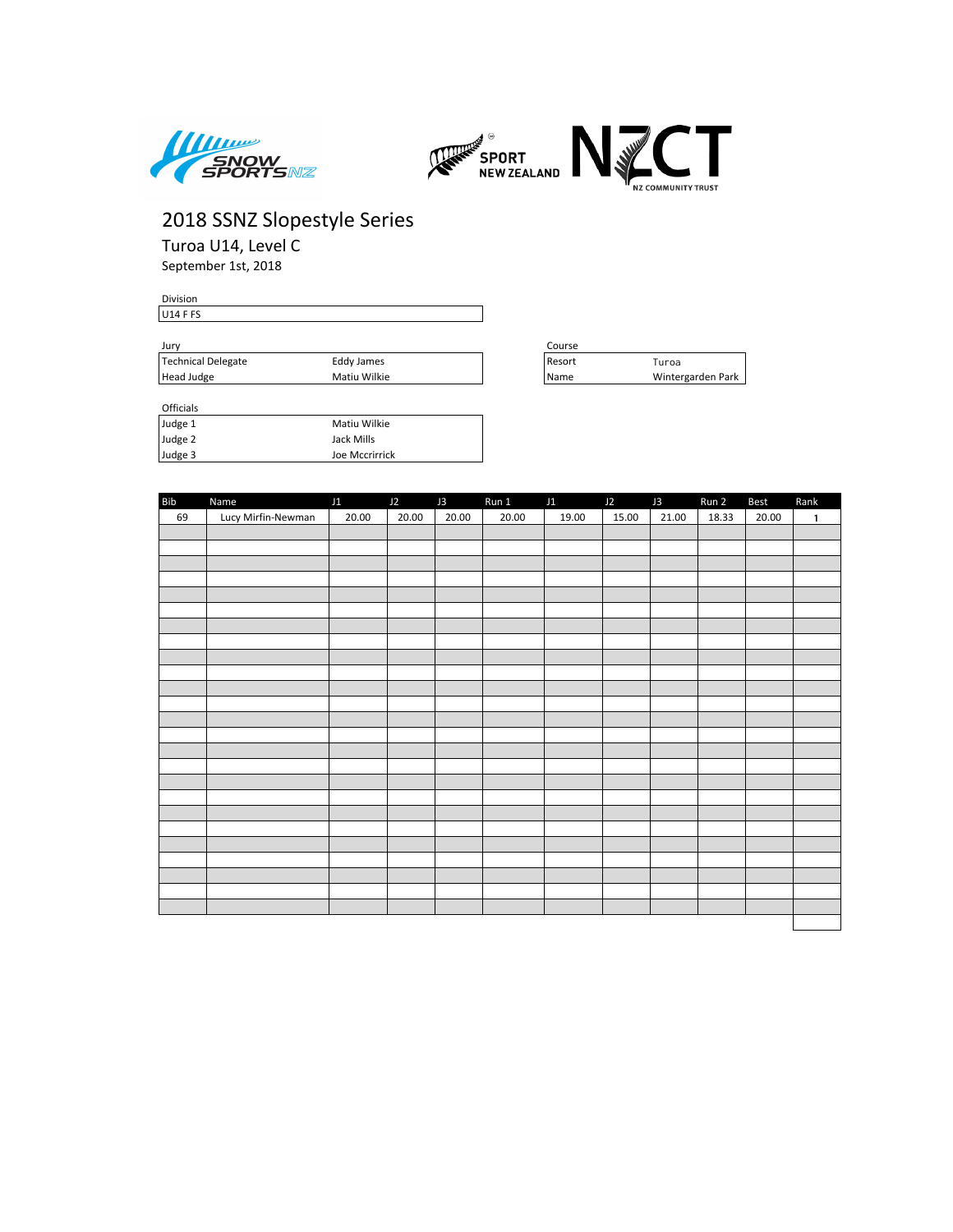



Turoa U14, Level C September 1st, 2018

| <b>Division</b> |  |  |
|-----------------|--|--|
| U14 M SB        |  |  |
|                 |  |  |

| Jurv                             |              |  | Course |                   |
|----------------------------------|--------------|--|--------|-------------------|
| Technical Delegate<br>Eddy James |              |  | Resort | Turoa             |
| Head Judge                       | Matiu Wilkie |  | 'Name  | Wintergarden Park |

| Course |                   |
|--------|-------------------|
| Resort | Turoa             |
| Name   | Wintergarden Park |

| <b>UILLIGIS</b> |                |
|-----------------|----------------|
| Judge 1         | Matiu Wilkie   |
| Judge 2         | Jack Mills     |
| Judge 3         | Joe Mccrirrick |

| <b>Bib</b> | Name                   | J1    | J2    | J3    | Run 1 | J1    | J2    | J3    | Run 2 | Best  | Rank                    |
|------------|------------------------|-------|-------|-------|-------|-------|-------|-------|-------|-------|-------------------------|
| 79         | <b>Toby Simpson</b>    | 47.00 | 49.00 | 50.00 | 48.67 | 22.00 | 20.00 | 21.00 | 21.00 | 48.67 | $\mathbf{1}$            |
| 77         | <b>Hunter Williams</b> | 25.00 | 26.00 | 21.00 | 24.00 | 46.00 | 43.00 | 49.00 | 46.00 | 46.00 | $\overline{2}$          |
| 14         | Scott Mcdonald         | 30.00 | 30.00 | 26.00 | 28.67 | 30.00 | 27.00 | 30.00 | 29.00 | 29.00 | 3                       |
| 66         | Jake Flannagan         | 22.00 | 23.00 | 22.00 | 22.33 | 21.00 | 20.00 | 21.00 | 20.67 | 22.33 | $\overline{\mathbf{4}}$ |
|            |                        |       |       |       |       |       |       |       |       |       |                         |
|            |                        |       |       |       |       |       |       |       |       |       |                         |
|            |                        |       |       |       |       |       |       |       |       |       |                         |
|            |                        |       |       |       |       |       |       |       |       |       |                         |
|            |                        |       |       |       |       |       |       |       |       |       |                         |
|            |                        |       |       |       |       |       |       |       |       |       |                         |
|            |                        |       |       |       |       |       |       |       |       |       |                         |
|            |                        |       |       |       |       |       |       |       |       |       |                         |
|            |                        |       |       |       |       |       |       |       |       |       |                         |
|            |                        |       |       |       |       |       |       |       |       |       |                         |
|            |                        |       |       |       |       |       |       |       |       |       |                         |
|            |                        |       |       |       |       |       |       |       |       |       |                         |
|            |                        |       |       |       |       |       |       |       |       |       |                         |
|            |                        |       |       |       |       |       |       |       |       |       |                         |
|            |                        |       |       |       |       |       |       |       |       |       |                         |
|            |                        |       |       |       |       |       |       |       |       |       |                         |
|            |                        |       |       |       |       |       |       |       |       |       |                         |
|            |                        |       |       |       |       |       |       |       |       |       |                         |
|            |                        |       |       |       |       |       |       |       |       |       |                         |
|            |                        |       |       |       |       |       |       |       |       |       |                         |
|            |                        |       |       |       |       |       |       |       |       |       |                         |
|            |                        |       |       |       |       |       |       |       |       |       |                         |
|            |                        |       |       |       |       |       |       |       |       |       |                         |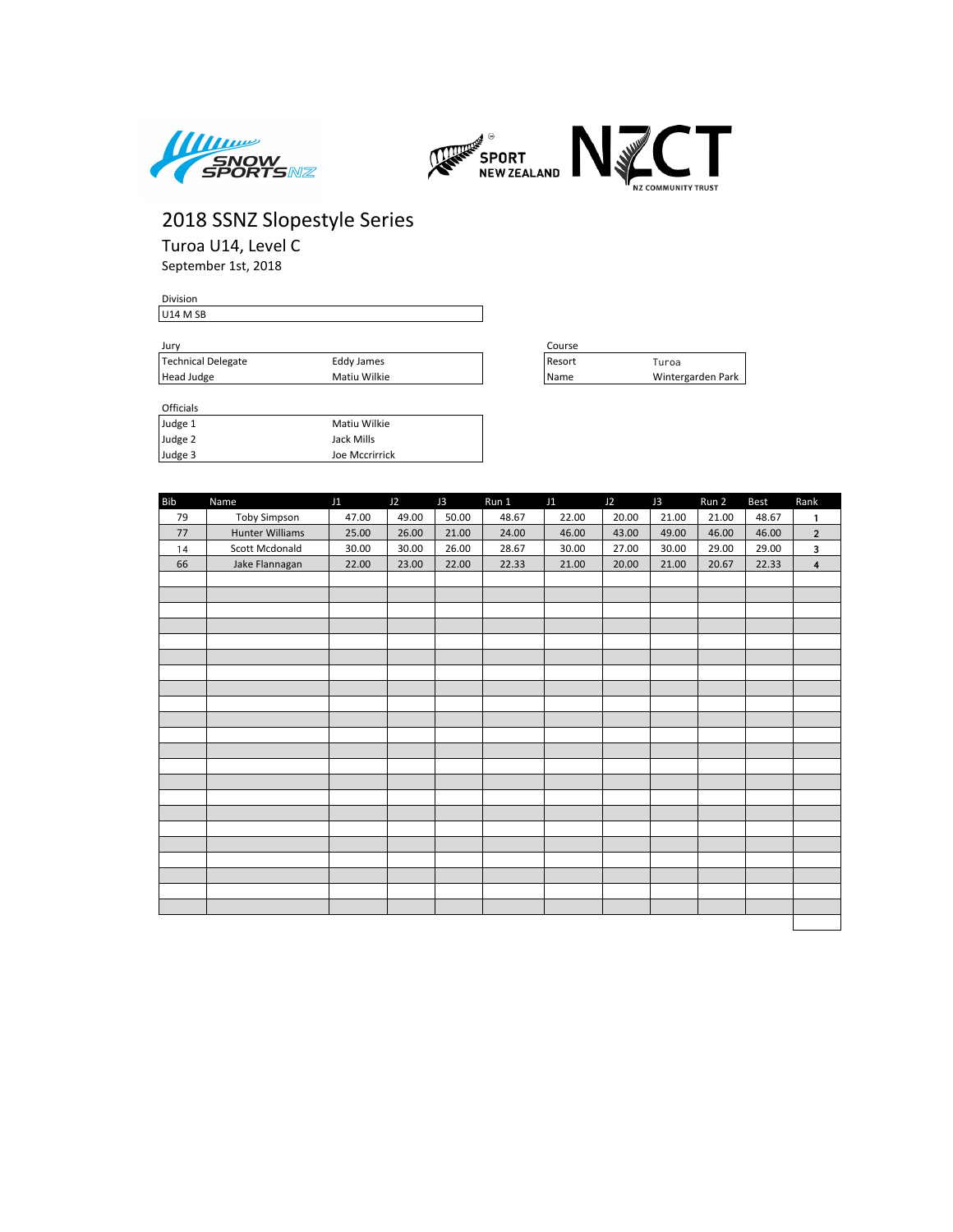



Turoa U14, Level C September 1st, 2018

| Division |  |  |  |
|----------|--|--|--|
| U14 F SB |  |  |  |
|          |  |  |  |
|          |  |  |  |

| Jurv                             |              | Course |                   |
|----------------------------------|--------------|--------|-------------------|
| Technical Delegate<br>Eddy James |              | Resort | Turoa             |
| Head Judge                       | Matiu Wilkie | Name   | Wintergarden Park |

| -------- |                |
|----------|----------------|
| Judge 1  | Matiu Wilkie   |
| Judge 2  | Jack Mills     |
| Judge 3  | Joe Mccrirrick |

| Course |                   |
|--------|-------------------|
| Resort | Turoa             |
| Name   | Wintergarden Park |

| Bib | Name       | J1    | $J2$ $J3$ |       | Run 1 J1 J2 |       |       | J3    | Run 2 | Best  | Rank         |
|-----|------------|-------|-----------|-------|-------------|-------|-------|-------|-------|-------|--------------|
| 94  | Isla Brown | 16.00 | 14.00     | 13.00 | 14.33       | 15.00 | 14.00 | 15.00 | 14.67 | 14.67 | $\mathbf{1}$ |
|     |            |       |           |       |             |       |       |       |       |       |              |
|     |            |       |           |       |             |       |       |       |       |       |              |
|     |            |       |           |       |             |       |       |       |       |       |              |
|     |            |       |           |       |             |       |       |       |       |       |              |
|     |            |       |           |       |             |       |       |       |       |       |              |
|     |            |       |           |       |             |       |       |       |       |       |              |
|     |            |       |           |       |             |       |       |       |       |       |              |
|     |            |       |           |       |             |       |       |       |       |       |              |
|     |            |       |           |       |             |       |       |       |       |       |              |
|     |            |       |           |       |             |       |       |       |       |       |              |
|     |            |       |           |       |             |       |       |       |       |       |              |
|     |            |       |           |       |             |       |       |       |       |       |              |
|     |            |       |           |       |             |       |       |       |       |       |              |
|     |            |       |           |       |             |       |       |       |       |       |              |
|     |            |       |           |       |             |       |       |       |       |       |              |
|     |            |       |           |       |             |       |       |       |       |       |              |
|     |            |       |           |       |             |       |       |       |       |       |              |
|     |            |       |           |       |             |       |       |       |       |       |              |
|     |            |       |           |       |             |       |       |       |       |       |              |
|     |            |       |           |       |             |       |       |       |       |       |              |
|     |            |       |           |       |             |       |       |       |       |       |              |
|     |            |       |           |       |             |       |       |       |       |       |              |
|     |            |       |           |       |             |       |       |       |       |       |              |
|     |            |       |           |       |             |       |       |       |       |       |              |
|     |            |       |           |       |             |       |       |       |       |       |              |
|     |            |       |           |       |             |       |       |       |       |       |              |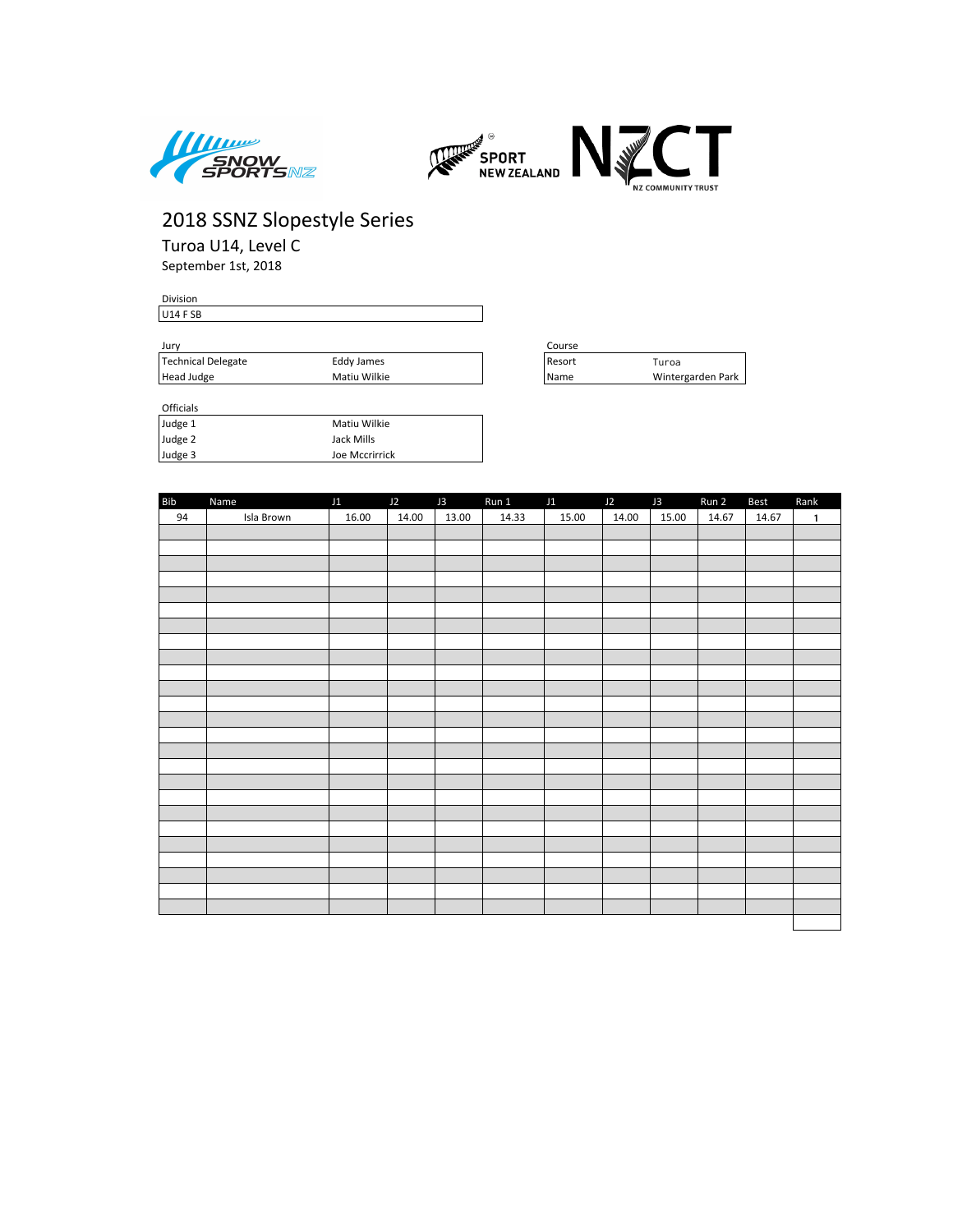



Turoa U14, Level C September 1st, 2018

| Division |  |  |  |
|----------|--|--|--|
| U11 M FS |  |  |  |
|          |  |  |  |
|          |  |  |  |

| Jury                             |              | Course |                   |
|----------------------------------|--------------|--------|-------------------|
| Technical Delegate<br>Eddy James |              | Resort | Turoa             |
| Head Judge                       | Matiu Wilkie | Name   | Wintergarden Park |

| -------- |                |
|----------|----------------|
| Judge 1  | Matiu Wilkie   |
| Judge 2  | Jack Mills     |
| Judge 3  | Joe Mccrirrick |

| Course |                   |
|--------|-------------------|
| Resort | Turoa             |
| Name   | Wintergarden Park |

| Bib | Name                | J1    | J2    | J3    | Run 1 | J1    | J2    | J3    | Run 2 | <b>Best</b> | Rank |
|-----|---------------------|-------|-------|-------|-------|-------|-------|-------|-------|-------------|------|
| 93  | Cooper o'shannessey | 25.00 | 20.00 | 26.00 | 23.67 | 20.00 | 20.00 | 21.00 | 20.33 | 23.67       | 1    |
|     |                     |       |       |       |       |       |       |       |       |             |      |
|     |                     |       |       |       |       |       |       |       |       |             |      |
|     |                     |       |       |       |       |       |       |       |       |             |      |
|     |                     |       |       |       |       |       |       |       |       |             |      |
|     |                     |       |       |       |       |       |       |       |       |             |      |
|     |                     |       |       |       |       |       |       |       |       |             |      |
|     |                     |       |       |       |       |       |       |       |       |             |      |
|     |                     |       |       |       |       |       |       |       |       |             |      |
|     |                     |       |       |       |       |       |       |       |       |             |      |
|     |                     |       |       |       |       |       |       |       |       |             |      |
|     |                     |       |       |       |       |       |       |       |       |             |      |
|     |                     |       |       |       |       |       |       |       |       |             |      |
|     |                     |       |       |       |       |       |       |       |       |             |      |
|     |                     |       |       |       |       |       |       |       |       |             |      |
|     |                     |       |       |       |       |       |       |       |       |             |      |
|     |                     |       |       |       |       |       |       |       |       |             |      |
|     |                     |       |       |       |       |       |       |       |       |             |      |
|     |                     |       |       |       |       |       |       |       |       |             |      |
|     |                     |       |       |       |       |       |       |       |       |             |      |
|     |                     |       |       |       |       |       |       |       |       |             |      |
|     |                     |       |       |       |       |       |       |       |       |             |      |
|     |                     |       |       |       |       |       |       |       |       |             |      |
|     |                     |       |       |       |       |       |       |       |       |             |      |
|     |                     |       |       |       |       |       |       |       |       |             |      |
|     |                     |       |       |       |       |       |       |       |       |             |      |
|     |                     |       |       |       |       |       |       |       |       |             |      |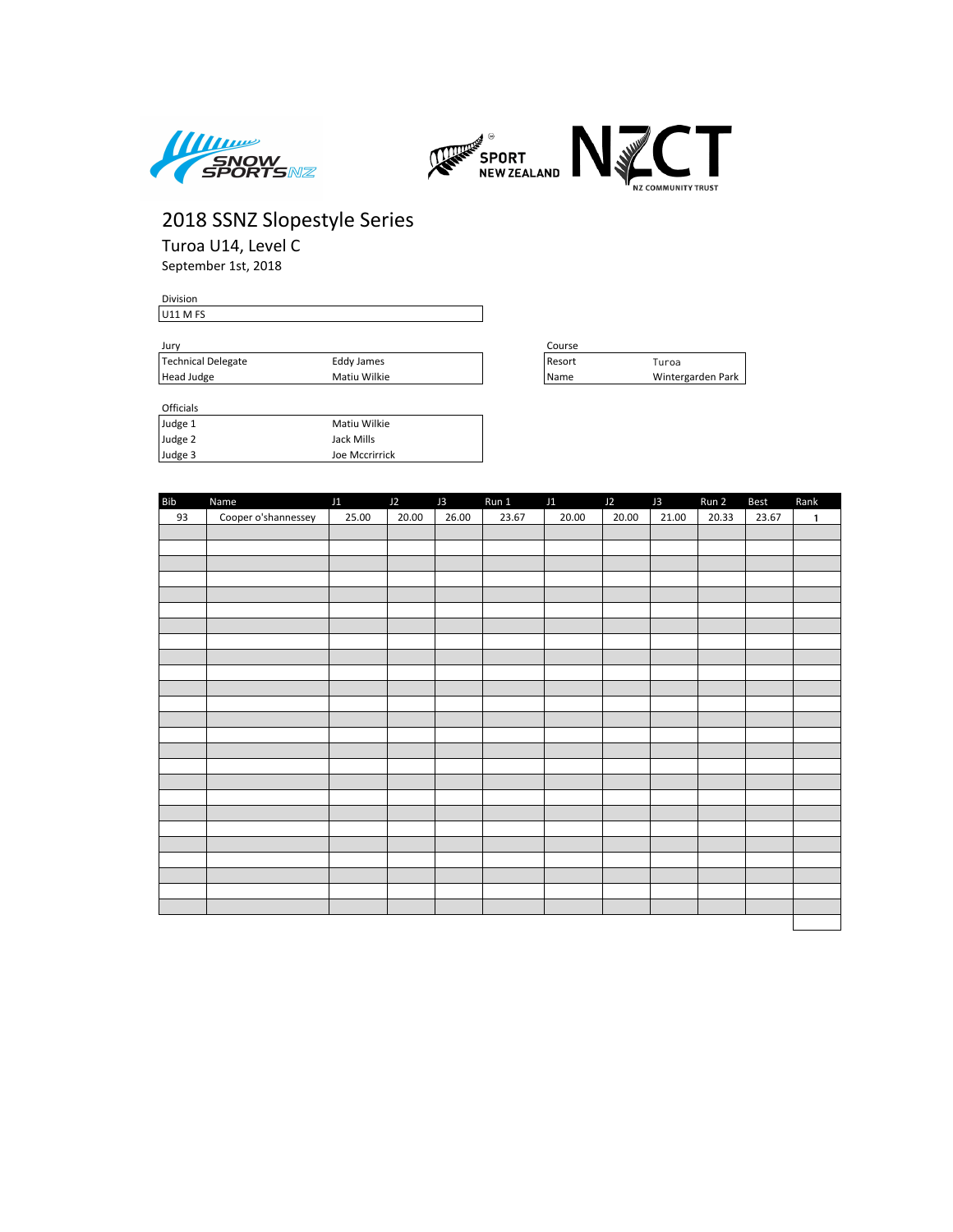



Turoa U14, Level C

September 1st, 2018

#### Division U11 M SB

| Jurv |                    |              | Course |                   |  |  |
|------|--------------------|--------------|--------|-------------------|--|--|
|      | Technical Delegate | Eddy James   | Resort | Turoa             |  |  |
|      | Head Judge         | Matiu Wilkie | Name   | Wintergarden Park |  |  |

| Judge 1 | Matiu Wilkie   |  |
|---------|----------------|--|
| Judge 2 | Jack Mills     |  |
| Judge 3 | Joe Mccrirrick |  |

| Course |                   |
|--------|-------------------|
| Resort | Turoa             |
| Name   | Wintergarden Park |

| <b>Bib</b> | Name                | J1    | J2    | J3    | Run 1 | J1    | J2    | J3    | Run 2 | Best  | Rank                    |
|------------|---------------------|-------|-------|-------|-------|-------|-------|-------|-------|-------|-------------------------|
| 45         | Joshua Li           | 52.00 | 55.00 | 51.00 | 52.67 | 23.00 | 27.00 | 26.00 | 25.33 | 52.67 | 1                       |
| 47         | Liam Rowe           | 21.00 | 21.00 | 21.00 | 21.00 | 29.00 | 27.00 | 31.00 | 29.00 | 29.00 | $\overline{2}$          |
| 23         | Kade van der Hulst  | 26.00 | 22.00 | 23.00 | 23.67 | 16.00 | 14.00 | 16.00 | 15.33 | 23.67 | 3                       |
| 28         | Tamana Harto        | 21.00 | 25.00 | 24.00 | 23.33 | 24.00 | 22.00 | 25.00 | 23.67 | 23.67 | $\overline{\mathbf{3}}$ |
| 96         | Jordy van der Hulst | 23.00 | 21.00 | 25.00 | 23.00 | 14.00 | 13.00 | 13.00 | 13.33 | 23.00 | 5                       |
|            |                     |       |       |       |       |       |       |       |       |       |                         |
|            |                     |       |       |       |       |       |       |       |       |       |                         |
|            |                     |       |       |       |       |       |       |       |       |       |                         |
|            |                     |       |       |       |       |       |       |       |       |       |                         |
|            |                     |       |       |       |       |       |       |       |       |       |                         |
|            |                     |       |       |       |       |       |       |       |       |       |                         |
|            |                     |       |       |       |       |       |       |       |       |       |                         |
|            |                     |       |       |       |       |       |       |       |       |       |                         |
|            |                     |       |       |       |       |       |       |       |       |       |                         |
|            |                     |       |       |       |       |       |       |       |       |       |                         |
|            |                     |       |       |       |       |       |       |       |       |       |                         |
|            |                     |       |       |       |       |       |       |       |       |       |                         |
|            |                     |       |       |       |       |       |       |       |       |       |                         |
|            |                     |       |       |       |       |       |       |       |       |       |                         |
|            |                     |       |       |       |       |       |       |       |       |       |                         |
|            |                     |       |       |       |       |       |       |       |       |       |                         |
|            |                     |       |       |       |       |       |       |       |       |       |                         |
|            |                     |       |       |       |       |       |       |       |       |       |                         |
|            |                     |       |       |       |       |       |       |       |       |       |                         |
|            |                     |       |       |       |       |       |       |       |       |       |                         |
|            |                     |       |       |       |       |       |       |       |       |       |                         |
|            |                     |       |       |       |       |       |       |       |       |       |                         |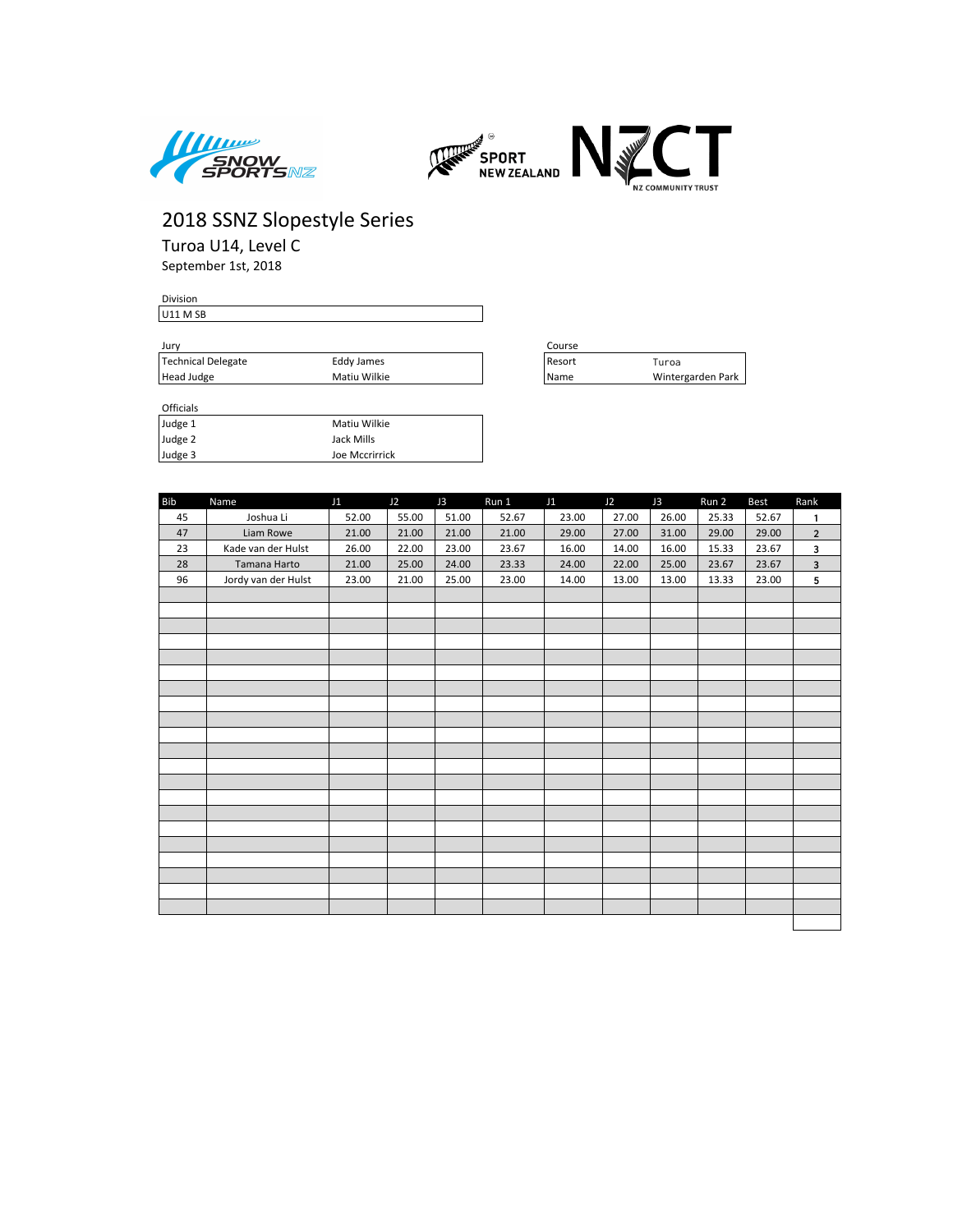



Turoa U14, Level C September 1st, 2018

Division U8 M FS

| Jurv               |              | Course |                   |
|--------------------|--------------|--------|-------------------|
| Technical Delegate | Eddy James   | Resort | uroa              |
| Head Judge         | Matiu Wilkie | Name   | Wintergarden Park |

| Lourse |                   |
|--------|-------------------|
| Resort | Turoa             |
| Name   | Wintergarden Park |

| <b>UILLUD</b> |                |
|---------------|----------------|
| Judge 1       | Matiu Wilkie   |
| Judge 2       | Jack Mills     |
| Judge 3       | Joe Mccrirrick |

| <b>Bib</b> | Name           | J1    | J2    | J3    | Run 1 | J1    | J2    | J3    | Run 2 | Best  | Rank         |
|------------|----------------|-------|-------|-------|-------|-------|-------|-------|-------|-------|--------------|
| 73         | Lennox William | 13.00 | 10.00 | 11.00 | 11.33 | 19.00 | 17.00 | 18.00 | 18.00 | 18.00 | $\mathbf{1}$ |
|            |                |       |       |       |       |       |       |       |       |       |              |
|            |                |       |       |       |       |       |       |       |       |       |              |
|            |                |       |       |       |       |       |       |       |       |       |              |
|            |                |       |       |       |       |       |       |       |       |       |              |
|            |                |       |       |       |       |       |       |       |       |       |              |
|            |                |       |       |       |       |       |       |       |       |       |              |
|            |                |       |       |       |       |       |       |       |       |       |              |
|            |                |       |       |       |       |       |       |       |       |       |              |
|            |                |       |       |       |       |       |       |       |       |       |              |
|            |                |       |       |       |       |       |       |       |       |       |              |
|            |                |       |       |       |       |       |       |       |       |       |              |
|            |                |       |       |       |       |       |       |       |       |       |              |
|            |                |       |       |       |       |       |       |       |       |       |              |
|            |                |       |       |       |       |       |       |       |       |       |              |
|            |                |       |       |       |       |       |       |       |       |       |              |
|            |                |       |       |       |       |       |       |       |       |       |              |
|            |                |       |       |       |       |       |       |       |       |       |              |
|            |                |       |       |       |       |       |       |       |       |       |              |
|            |                |       |       |       |       |       |       |       |       |       |              |
|            |                |       |       |       |       |       |       |       |       |       |              |
|            |                |       |       |       |       |       |       |       |       |       |              |
|            |                |       |       |       |       |       |       |       |       |       |              |
|            |                |       |       |       |       |       |       |       |       |       |              |
|            |                |       |       |       |       |       |       |       |       |       |              |
|            |                |       |       |       |       |       |       |       |       |       |              |
|            |                |       |       |       |       |       |       |       |       |       |              |